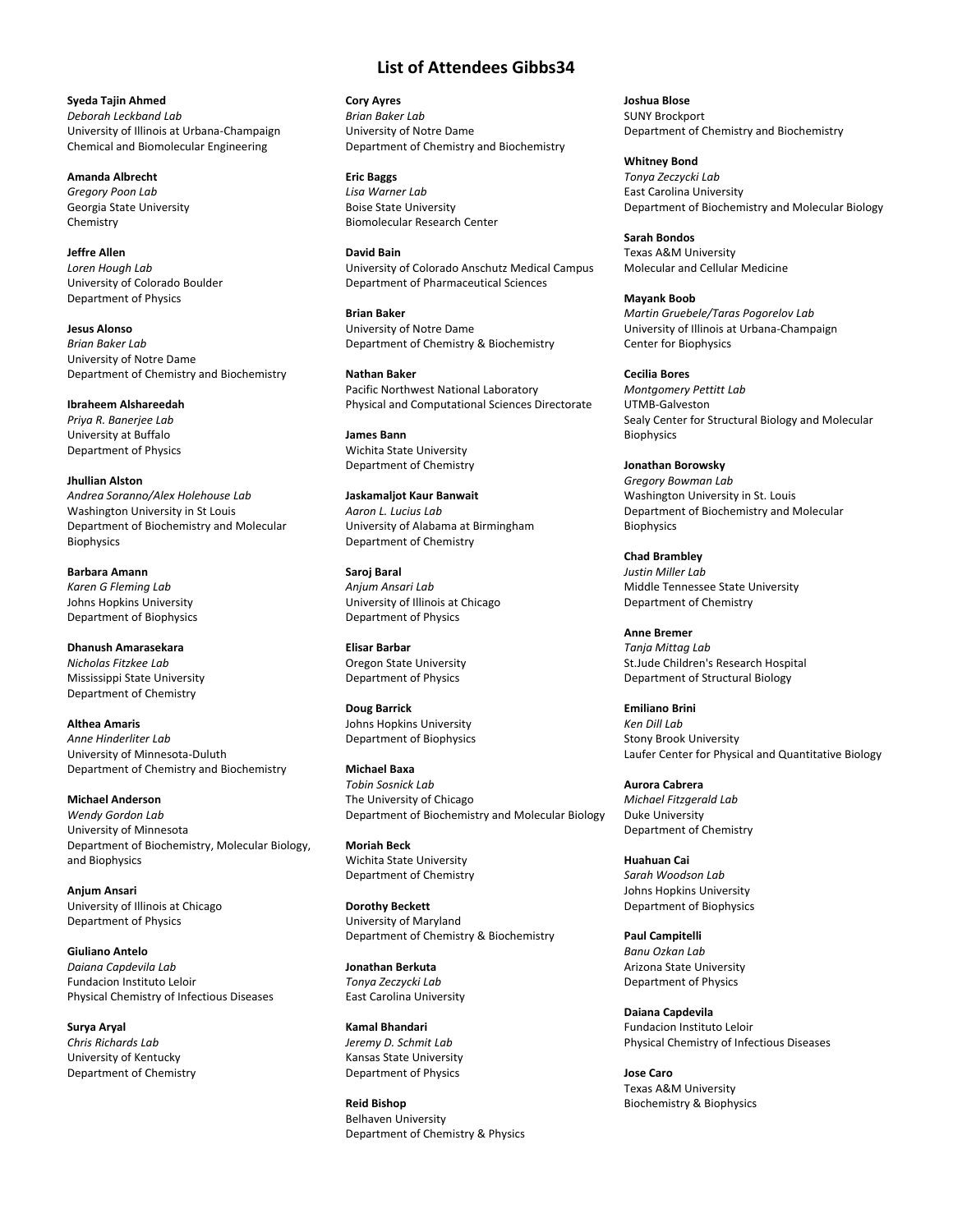**Carlos Castaneda** Syracuse University Department of Biology and Chemistry

**Silvia Cavagnero** University of Wisconsin Department of Chemistry **Nagaraju Chada** *Christian Kaiser Lab* Johns Hopkins University Department of Biology

**Ankita Chadda** *Eric Galburt Lab* Washington University in Saint Louis Biochemistry and Molecular Biophysics

**Catherine Chaton** *Konstantin Korotkov Lab* University of Kentucky Department of Molecular & Cellular Biochemistry

**Xiuqi Chen** *Christian Kaiser Lab* Johns Hopkins University Department of Biology

**Ruofan Chen** *Tobin Sosnick Lab* University of Chicago Department of Biochemistry and Molecular Biology

**Chuanying Chen** *Montgomery Pettitt Lab* University of Texas Medical Branch Sealy Center for Structural Biology and Biophysics

**Bok-Eum Choi** *Hui-Ting Lee Lab* University of Alabama at Birmingham Department of Chemistry

**Clay Clark** University of Texas at Arlington Department of Biology

**Patricia Clark** University of Notre Dame Department of Chemistry and Biochemistry

**Carleton Coffin** *Catherine Royer Lab* Rensselaer Polytechnic Institute Department of Biological Sciences

**James Cole** University of Connecticut Department of Molecular and Cell Biology

**Mitch Connolly** *Anjum Ansari Lab* University of Illinois at Chicago Department of Physics

**Deb Conrady** Hot Spot Therapeutics

**Cyril Cook** *Doug Barrick Lab* Johns Hopkins University Department of Biophysics **Erik Cook** University of Kentucky Department of Molecular and Cellular Biochemistry

**Jack Correia** University of Mississippi Medical Center Department of Cell and Molecular Biology

**Shawn Costello** *Susan Marqusee Lab* University of California Berkeley Department of Molecular and Cell Biology

**Trevor Creamer** University of Kentucky Department of Molecular & Cellular Biochemistry

**Jasmine Cubuk** *Andrea Soranno Lab* Washington University in St. Louis Department of Biochemistry and Molecular Biophysics

**Jean Custodio** *Brian Baker Lab* University of Notre Dame Department of Chemistry & Biochemistry

**Natalie Dall** *Susan Marqusee Lab* University of California at Berkeley Department of Molecular and Cell Biology

**Moumita Dasgupta** *Brian Baker Lab* University of Notre Dame Department of Chemistry and Biochemistry

**Caitlin Davis** Yale University Department of Chemistry

**Ashley De Lio** *Taras Pogorelov Lab* University of Illinois at Urbana-Champaign Department of Chemistry

**Gregory Dekoster** Washington University in St. Louis Department of Biochemistry & Molecular **Biophysics** 

**Taylor Devlin** *Karen Fleming Lab* Johns Hopkins University Department of Biophysics

**Cristiano Dias** New Jersey Institute of Technology Department of Physics

**Gregory Dignon** *Ken Dill Lab* Stony Brook University Laufer Center for Physical and Quantitative Biology

**Jackie Dillon** Benson Hill, Inc.

**David Draper** Johns Hopkins University Department of Chemistry

**Tori Dunlap** University of Central Arkansas Department of Chemistry and Biochemistry

**Cindy Dupureur** University of Missouri St. Louis Department of Chemistry and Biochemistry

**Elizabeth Duran** *Nils Walter Lab* University of Michigan Department of Chemistry

**Katherine Edmonds** *David Giedroc Lab* Indiana University Department of Chemistry

**Rahif El-Chami** *James Bann Lab* Wichita State University Department of Chemistry

**Margaret Elmer-Dixon** *Brian Hinderliter Lab* University of Minnesota Department of Physics

**Gina El Nesr** *Doug Barrick Lab* Johns Hopkins University Department of Biophysics

**Melanie Ernst** *Janice Robertson Lab* Washington University in St. Louis Department of Biochemistry and Molecular Biophysics

**Aidan Estelle** *Elisar Barbar Lab* Oregon State University Department of Biochemistry and Biophysics

**Walid Fahssi** *Alan Chen Lab* University at Albany RNA Institute

**Joseph Fakhoury** *David Giedroc Lab* Indiana University Department of Chemistry

**Nabil Faruk** *Tobin Sosnick Lab* University of Chicago Physical Sciences Division

**Aaron Feinstein** *Eric May Lab* University of Connecticut Department of Molecular and Cell Biology

**Aron Fenton** University of Kansas Medical Center Department of Biochemistry and Molecular Biology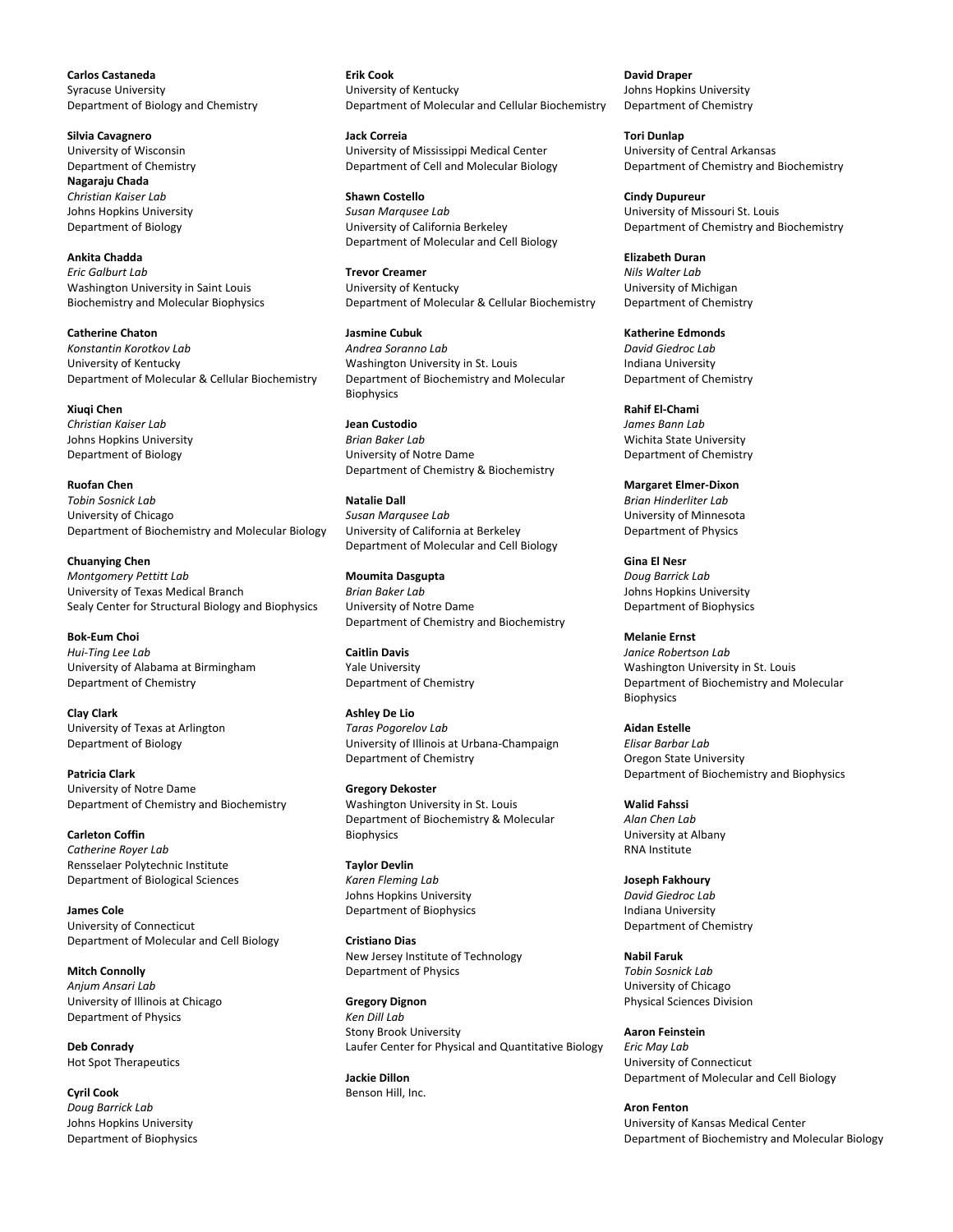**Matheus Ferraz** *Roberto Dias Lins Lab* Federal University of Pernambuco Department of Fundamental Chemistry

**Malgorzata Figiel** *Andrzej Gorecki Lab* Jagiellonian University Biochemistry, Biophysics and Biotechnology

**Nicholas Fitzkee** Mississippi State University Department of Chemistry

**Karen Fleming** Johns Hopkins University Department of Biophysics

**Eduardo Flores** *Shahar Sukenik Lab* University of California Merced Department of Chemistry and Chemical Biology

**Antonio Franco** *Brian Baker Lab* University of Notre Dame Department of Chemistry and Biochemistry

**Verna Frasca** Malvern Panalytical

**Stephen Fried** Johns Hopkins University Department of Chemistry

**Ernesto Fuentes** University of Iowa Department of Biochemistry

**Ellen Gagliani** *Rhett Kovall Lab* University of Cincinnati Department of Molecular Genetics, Biochemistry, and Microbiology

**Eric Galburt** Washington University in St. Louis Department of Biochemistry and Molecular **Biophysics** 

**Roberto Galletto** Washington University in St. Louis Department of Biochemistry and Molecular Biophysics

**Bertrand Garcia-Moreno** Johns Hopkins University Department of Biophysics

**Andrzej GÃrecki** Jagiellonian University Department of Physical Biochemistry

**Evan Gates** LUMICKS

**Paige Gerhart** *Aron Fenton Lab* University of Kansas Medical Center Department of Biochemistry

**David Giedroc** Indiana University Department of Chemistry

**Richard Gillilan** Cornell University Cornell High Energy Synchrotron Source

**Natali Gonzalez** *Michelle McCully Lab* Santa Clara University Department of Biology

**Gopika Gopan** *Martin Gruebele Lab* University of Illinois Urbana-Champaign Department of Chemistry

**Suresh Gorle** *Montgomery Pettitt Lab* University of Texas Medical Branch Sealy Center for Structural Biology and Molecular **Biophysics** 

**Pooja Goswami** *Catherine Royer Lab* Rensselaer Polytechnic Institute Department of Biological Sciences

**Emily Grasso** *Vincent Hiser Lab* Johns Hopkins University Department of Biology

**Shawn Gray** *Enrique De La Cruz Lab* Yale University Department of Molecular Biophysics and Biochemistry

**George Gray** *Brian Baker Lab* University of Notre Dame Department of Chemistry and Biochemistry

**Michael Greenberg** Washington University in St. Louis Department of Biochemistry and Molecular **Biophysics** 

**Daniel Griffith** *Alex Holehouse Lab* Washington University in St. Louis Department of Biochemistry and Molecular **Biophysics** 

**Emily Guinn** DePauw University Department of Chemistry and Biochemistry

**Tristan Gunther** *Thomas Record Lab* University of Wisconsin, Madison Department of Biochemistry

**Valeria Guzman Luna** *Silvia Cavagnero Lab* University of Wisconsin Chemistry

**Ezra Hackler** *Karen Lewis Lab* Texas State University Department of Chemistry and Biochemistry

**Nastaran Hadizadeh LUMICKS** 

**Wyel Halimeh** *James Bann Lab* Wichita State University Department of Chemistry

**Kathleen Hall** Washington University in St. Louis Department of Biochemistry and Molecular **Biophysics** 

**Hannah Haller** *Christian Kaiser Lab* Johns Hopkins University Department of Biology

**Balasubramanian Harish** *Catherine Royer Lab* Rensselaer Polytechnic Institute Center for Biotechnology and Interdisciplinary Studies

**Andrew Herr** Cincinnati Children's Hospital Medical Center Division of Immunobiology

**Tomasz Heyduk** Saint Louis University Department of Biochemistry and Molecular Biology

**Anne Hinderliter** University of Minnesota Duluth Chemistry and Biochemistry

**Alex Holehouse** Washington University in St. Louis Department of Biochemistry and Molecular Biophysics

**Erik Holmstrom** University of Kansas Department of Molecular Biosciences

**Jo Holt** Independence, Missouri

**Alexander Hondros** *Tonya Zeczycki Lab* Brody School of Medicine Department of Biochemistry and Molecular Biology

**Miriam Hood** *Susan Marqusee Lab* University of California - Berkeley Department of Molecular and Cell Biology

**Jim Horn** Northern Illinois University Department of Chemistry and Biochemistry

**Nicholas Horvath** *Vicki Wysocki Lab* The Ohio State University Mass Spectrometry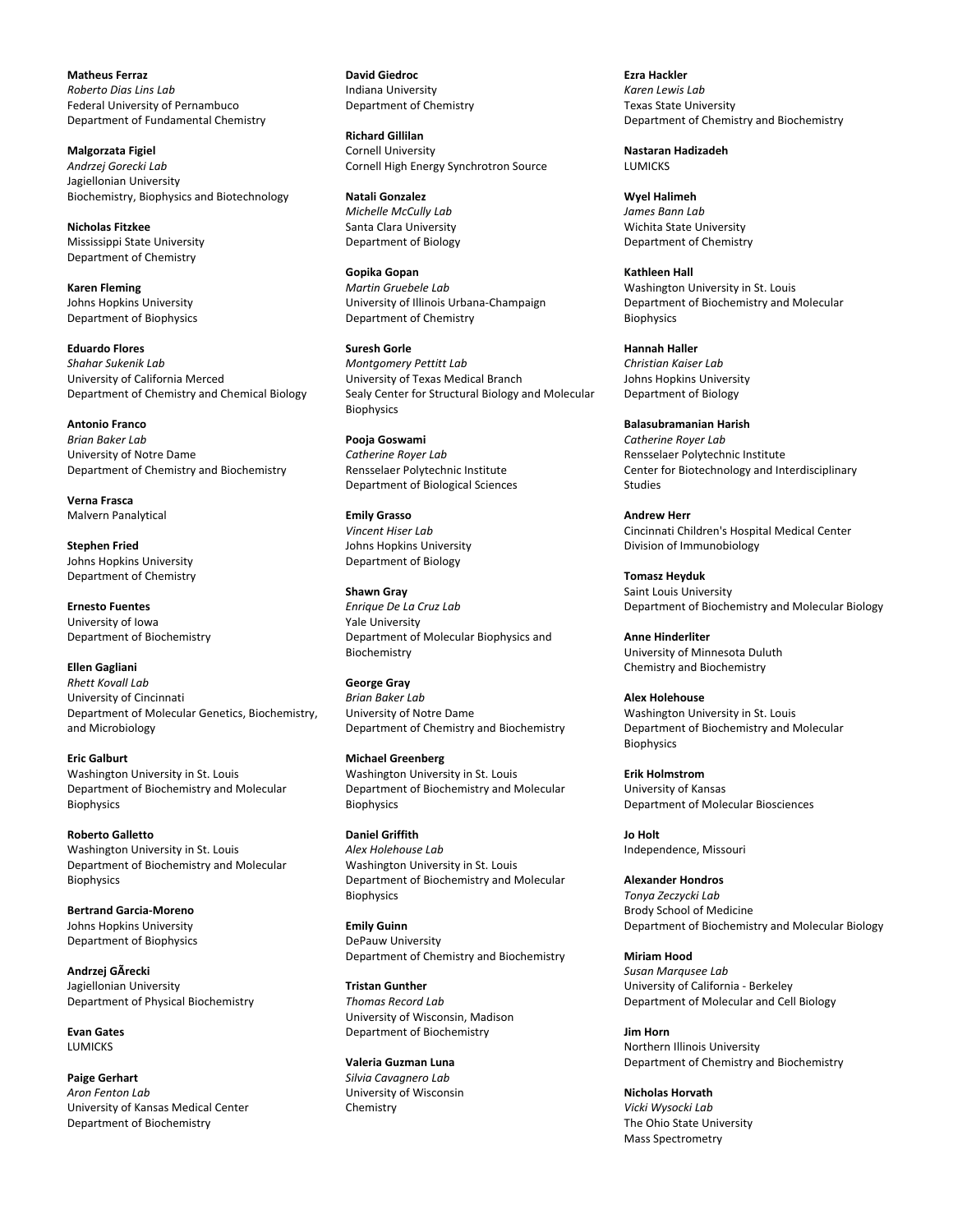**Loren Hough** University of Colorado Boulder BioFrontiers Institute and Department of Physics

**Miranda Hurst** *Bertrand Garcia Moreno Lab* Johns Hopkins University Department of Biophysics

**Rachel Hutchinson** *Silvia Cavagnero Lab* University of Wisconsin-Madison Department of Chemistry

**Holly Isbell** *Madeline Shea Lab* University of Iowa Department of Biochemistry

**Liana Islam** *Aaron L. Lucius Lab* University of Alabama at Birmingham Department of Chemistry

**Giselle Jacobson** *Patricia Clark Lab* University of Notre Dame Biophysics Instrumentation Core Facility

**Shelby Jarrett** *Cynthia Dupureur Lab* University of Missouri St. Louis Department of Chemistry

**Adeesha Jayathilaka** *Anne Hinderliter Lab* University of Minnesota Duluth Department of Chemistry and Biochemistry

**Diamond Jelani** *Ernesto Fuentes Lab* University of Iowa Department of Biochemistry

**Drake Jensen** *Eric Galburt Lab* Washington University in St. Louis Department of Biochemistry and Molecular Biophysics

**Isha Joglekar** *Clay Clark Lab* University of Texas at Arlington Department of Biology

**Amanda Jons** *Sarah Bondos Lab* Texas A&M University Department of Molecular and Cellular Medicine

**Juliana Juncos** *Daiana Capdevila Lab* Leloir Institute Physical Chemistry of Infectious Diseases

**Darren Kahan** *Susan Marqusee Lab* University of California at Berkeley Biophysics Graduate Group

**Christian Kaiser** Johns Hopkins University Department of Biology

**Mithun Nag Karadi Giridhar** *Clay Clark Lab* University of Texas at Arlington Department of Biology

**Taranpreet Kaur** *Priya Banerjee Lab* University at Buffalo, State University of New York Department of Physics

**Grant Keller** *Brian Baker Lab* University of Notre Dame Department of Chemistry and Biochemistry

**Irine Khutsishvili** *Luis Marky Lab* UNMC Department of Pharmaceutical Sciences

**Minyong Kim** *David Giedroc Lab* Indiana University Bloomington Department of Biochemistry

**Lydia Kisley** Case Western Reserve University Department of Physics

**Rachel Klausmeyer** *Moriah Beck Lab* Wichita State University

**Alexandra Klinger** DecipherHydro

**Douglas Kojetin** Scripps Research Department of Integrative Structural and Computational Biology

**Rhett Kovall** University of Cincinnati College of Medicine Molecular Genetics, Biochemistry and Microbiology

**James Kranz** Kiniksa Pharmaceuticals Drug Product Development

**Kourtney Kroll** *Tobin Sosnick Lab* University of Chicago Department of Biophysical Sciences

**Jun Kuai** HotSpot Therapeutics

**Nidhi Kulkarni** *Vincent LiCata Lab* Louisiana State University Department of Biological sciences

**Arianna Lacen** *Hui-Ting Lee Lab* University of Alabama at Birmingham Department of Chemistry

**Tom Laue** University of New Hampshire Department of Molecular Cellular and Biomedical Sciences

**Tosha Laughlin** *Jim Horn Lab* Northern Illinois University Department of Chemistry and Biochemistry

**Patrick Laughlin** *Adam Zlotnick Lab* Indiana University Department of Molecular and Cellular Biochemistry

**My Le** Vietnam National University of Sciences Department of Cell Biology

**Mathis Leblanc** *Karen Fleming Lab* Johns Hopkins University Department of Biophysics

**Erin LeBoeuf** *Vincent LiCata Lab* Louisiana State University Department of Biological sciences

**Juliette Lecomte** Johns Hopkins University Department of Biophysics

**Jim Lee** University of Texas Medical Branch Department of Biochemistry and Molecular Biology

**Taeho Lee** *Janice Robertson Lab* Washington University in St. Louis Department of Biochemistry and Molecular Biophysics

**Hui-Ting Lee** University of Alabama at Birmingham Department of Chemistry

**Jeffrey Levengood** *Blanton Tolbert Lab* Case Western Reserve University Department of Chemistry

**Karen Lewis** Texas State University Department of Biochemistry

**Weicheng Li** *Mark Foster Lab* The Ohio State Univerisity Department of Chemistry and Biochemistry

**Vincent LiCata** Louisiana State University Department of Biological sciences

**Josie Liess** *Kurt Piepenbrink Lab* University of Nebraska-Lincoln Department of Biochemistry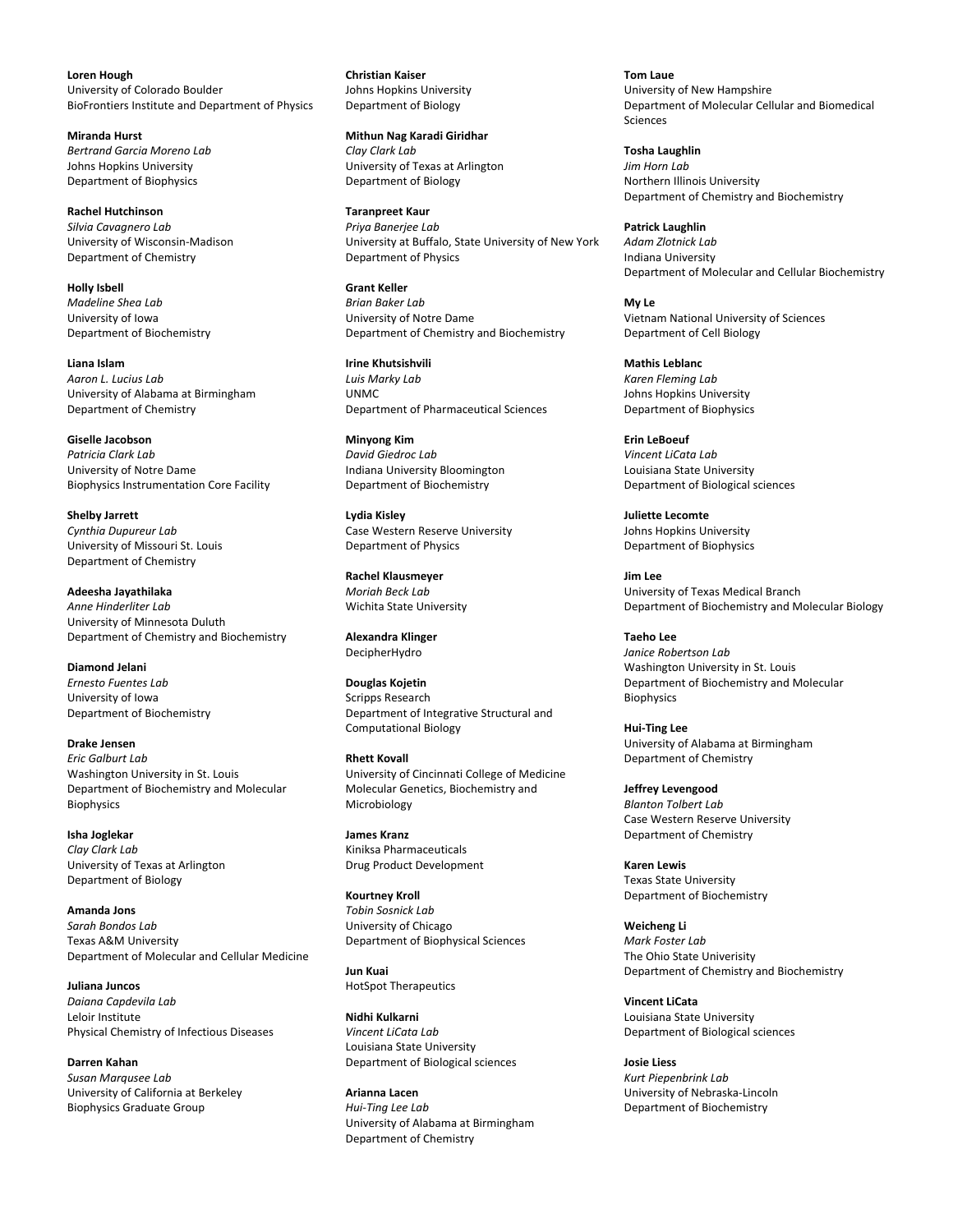**Xiaoxuan Lin** *Tobin Sosnick Lab* The University of Chicago Department of Biochemistry and Molecular Biology

**Emanuel Lissek LUMICKS** 

**Jenny Liu** *Amaral Keten Lab* Northwestern University Department of Mechanical Engineering

**Pui Yen Loh** Wichita State University Chemistry

**Tim Lohman** Washington University in St. Louis Department of Biochemistry and Molecular Biophysics

**Zane Lombardo** *Ishita Mukerki Lab* Wesleyan University Department of Biochemistry and Molecular Biology

**Jeff Lotthammer** *Janice Robertson Lab* Washington University in St. Louis Department of Biochemistry and Molecular Biophysics

**Yuan Lou** *Sarah Woodson Lab* Johns Hopkins University Department of Biophysics

**Aaron Lucius** University of Alabama at Birmingham Department of Chemistry

**Taylor Lundgren** *Patricia Clark Lab* University of Notre Dame Department of Chemistry and Biochemistry

**Gillian Lynch** University of Texas Medical Branch at Galveston Sealy Center for Structural Biology and Molecular Biophysics

**Jiaqi Ma** *Brian Baker Lab* University of Notre Dame Department of Chemistry and Biochemistry

**Joseph Maciag** *Andrew Herr Lab* Cincinnati Children's Hospital Division of Immunobiology

**Kevin Maciuba** *Christian Kaiser Lab* Johns Hopkins University Department of Biology

**Ryan Mahling** *Madeline Shea Lab* The University of Iowa Department of Biochemistry

**Robyn Mahoney-Kruszka** *Janice Robertson Lab* Washington University School of Medicine Department of Biochemistry and Molecular **Biophysics** 

**George Makhatadze** Rensselaer Polytechnic Institute Department of Biological Sciences

**Krishna Mallela** University of Colorado Anschutz Medical Campus Department of Pharmaceutical Sciences

**Upasana Mallimadugula** *Eric Galburt Lab* Washington University in St. Louis Department of Biochemistry and Molecular **Biophysics** 

**Luis Marky** University of Nebraska Medical Center Department of Pharmaceutical Sciences

**Justin Marsee** *Justin Miller Lab* Middle Tennessee State University Department of Chemistry

**Erik Martin** *Tanja Mittag Lab* St Jude Children's Hospital Structural Biology

**Dagan Marx** *Karen Fleming Lab* Johns Hopkins University Departmnt of Biophysics

**Meranda Masse** *Silvia Cavagnero Lab* University of Wisconsin-Madison Department of Chemistry

**James McCann** *Ronald Koder Lab* City College of New York Physics Department

**Michelle McCully** Santa Clara University Department of Biology

**Autumn McDaniel** DePauw University

**Miranda Mecha** *Silvia Cavagnero Lab* University of Wisconsin - Madison Department of Chemistry

**Christian Mendoza** *Karen Fleming Lab* Johns Hopkins University Department of Biophysics

**Kacey Mersch** *Janice Robertson Lab* University of Iowa Department of Molecular Physiology and **Biophysics** 

**Alexander Meyer** *Kurt Piepenbrink Lab* University of Nebraska - Lincoln Department of Biochemistry

**Pinaki Misra** *Marina Ramirez-Alvarado Lab* Mayo Clinic Department of Biochemistry and Molecular Biology

**Tanja Mittag** St. Jude Children's Research Hospital Department of Structural Biology

**Tushar Modi** *Banu Ozkan Lab* Arizona State University Department of Physics

**Andrew Molina** *Tobin Sosnick Lab* University of Chicago Department of Biochemistry and Molecular Biology

**Aaron Morgan** *Christopher Fischer Lab* University of Kansas Department of Physics and Astronomy

**David Moses** *Shahar Sukenik Lab* University of California, Merced Department of Chemistry and Chemical Biology

**Sarah Mosure** *Douglas Kojetin Lab* Scripps Florida Integrative Structural and Computational Biology

**Ishita Mukerji** Wesleyan University Department of Molecular Biology and Biochemistry **Catherine Musselman** University of Colorado Anschutz Biochemistry and Molecular Genetics

**Kevin Namitz** *Scott Showalter Lab* Penn State University Chemistry

**Sam O'Connor** *Brian Baker Lab* University of Notre Dame Department of Chemistry and Biochemistry

**Yusuke Okuno** *Marius Clore Lab* National Institute of Health Chemical Physics

**Kari Olson** *Anne Hinderliter Lab* University of Minnesota Department of Chemistry and Biochemistry

**Gabriel Ortega** *Kevin Plaxco Lab* University of California Santa Barbara Department of Chemistry and Biochemistry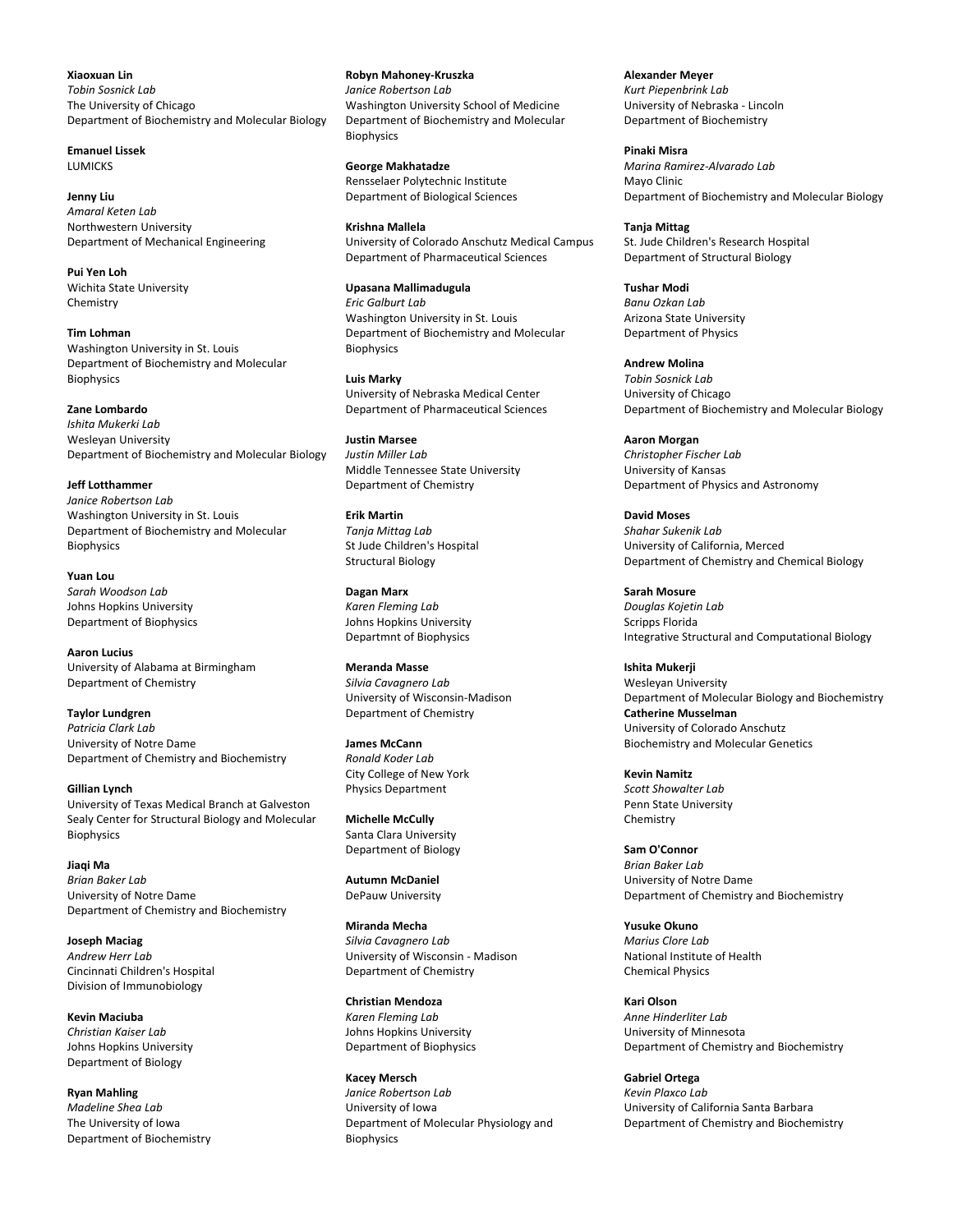**Banu Ozkan** Arizona State University Department of Physics

**Tugba Ozturk** *Janice Robertson Lab* Washington University in St Louis Department of Biochemistry and Molecular Biophysics

**Suzette Pabit** *Lois Pollack Lab* Cornell University School of Applied and Engineering Physics

**Braelyn Page** *Aron Fenton Lab* University of Kansas Medical Center Department of Biochemistry and Molecular Biology

**Elisia Paiz** UT Southwestern

**Ankit Pandeya** *Yinan Wei Lab* University of Kentucky Department of Chemistry

**Chiwook Park** Purdue University Department of Medicinal Chemistry and Molecular Pharmacology

**Niyati Patel** *James Horn Lab* Northern Illinois University Department of Chemistry and Biochemistry

**Susan Pedigo** The University of Mississippi Department of Chemistry and Biochemistry

**Xiangda Peng** *Tobin Sosnick Lab* The University of Chicago Department of Biochemistry and Molecular Biophysics

**Mark Petersen** *Doug Barrick Lab* Johns Hopkins University Department of Biophysics

**Monte Pettitt** University of Texas Medical Branch Department of Biochemistry

**Cristian Pis Diez** *Daiana Capdevila Lab* Fundacion Instituto Leloir - CONICET

**Dylan Plaskon** *Thomas Record Lab* University of Wisconsin-Madison Department of Biochemistry

**Taras Pogorelov** University of Illinois at Urbana-Champaign Department of Chemistry

**Lois Pollack** Cornell University School of Applied and Engineering Physics

**Gregory Poon** Georgia State University Department of Chemistry

**Marko Popovic** *Mirjana Minceva Lab* Technical University of Munich School of Life Sciences Weihenstephan

**Paul Pullara** *Priya Banerjee Lab* SUNY University at Buffalo

**Amanda Qu** *Doug Barrick Lab* Johns Hopkins University Department of Biophysics

**Cade Rahlf** *Madeline Shea Lab* University of Iowa Department of Biochemistry

**Prasangi Rajapaksha** *Yinan Wei Lab* University of Kentucky Department of Chemistry

**Nandakumar Rajasekaran** *Christian Kaiser Lab* Johns Hopkins University Department of Biology

**Glen Ramsay** Sundew Rising LLC

**Peter Raymond-Smiedy** *Carlos Castaneda Lab* Syracuse University Department of Biology

**Tom Record** University of Wisconsin- Madison Departments of Biochemistry and Chemistry

**Max Rector** *Thomas Record Lab* University of Wisconsin-Madison Departments of Biochemistry and Chemistry

**Elizabeth Rhoades** University of Pennsylvania Department of Chemistry

**Joshua Riback** *Clifford Brangwynne Lab* Princeton University Department of Chemical and Biological Engineering

**Meredith Rickard** *Taras Pogorelov Lab* University of Illinois Department of Chemistry **Janice Robertson** Washington University in St. Louis Department of Biochemistry and Molecular **Biophysics** 

**Aaron Robinson** *Bertrand Garcia-Moreno Lab* Johns Hopkins University Department of Biophysics

**Julien Roche** Iowa State University Department of Biochemistry, Biophysics and Molecular Biology

**Leslie Ronish** *Kurt Piepenbrink Lab* University of Nebraska-Lincoln Department of Biochemistry

**Tatiana Rosales** *Brian Baker Lab* University of Notre Dame Department of Chemistry and Biochemistry

**George Rose** Johns Hopkins University Department of Biophysics

**Aaron Rosenberg** *Brian Baker Lab* University of Notre Dame Department of Chemistry and Biochemistry

**Debjit Roy** *Andrea Soranno Lab* Washington University in St. Louis Department of Biochemistry and Molecular Biophysics

**Catherine Royer** Rensselaer Polytechnic Institute Department of Biological Sciences

**Riya Samanta** *Dorothy Beckett Lab* University of Maryland Biophysics Graduate Program

**Jonathan Schlebach** Indiana University Bloomington Department of Chemistry **Jamie Schlessman** United States Naval Academy Chemistry Department

**Jeremy Schmit** Kansas Stte University Department of Physics

**Emma Schoch** *Rhett Kovall Lab* University of Cincinnati Department of Molecular Genetics, Biochemistry and Microbiology

**Marty Scholtz** University of Iowa Department of Biochemistry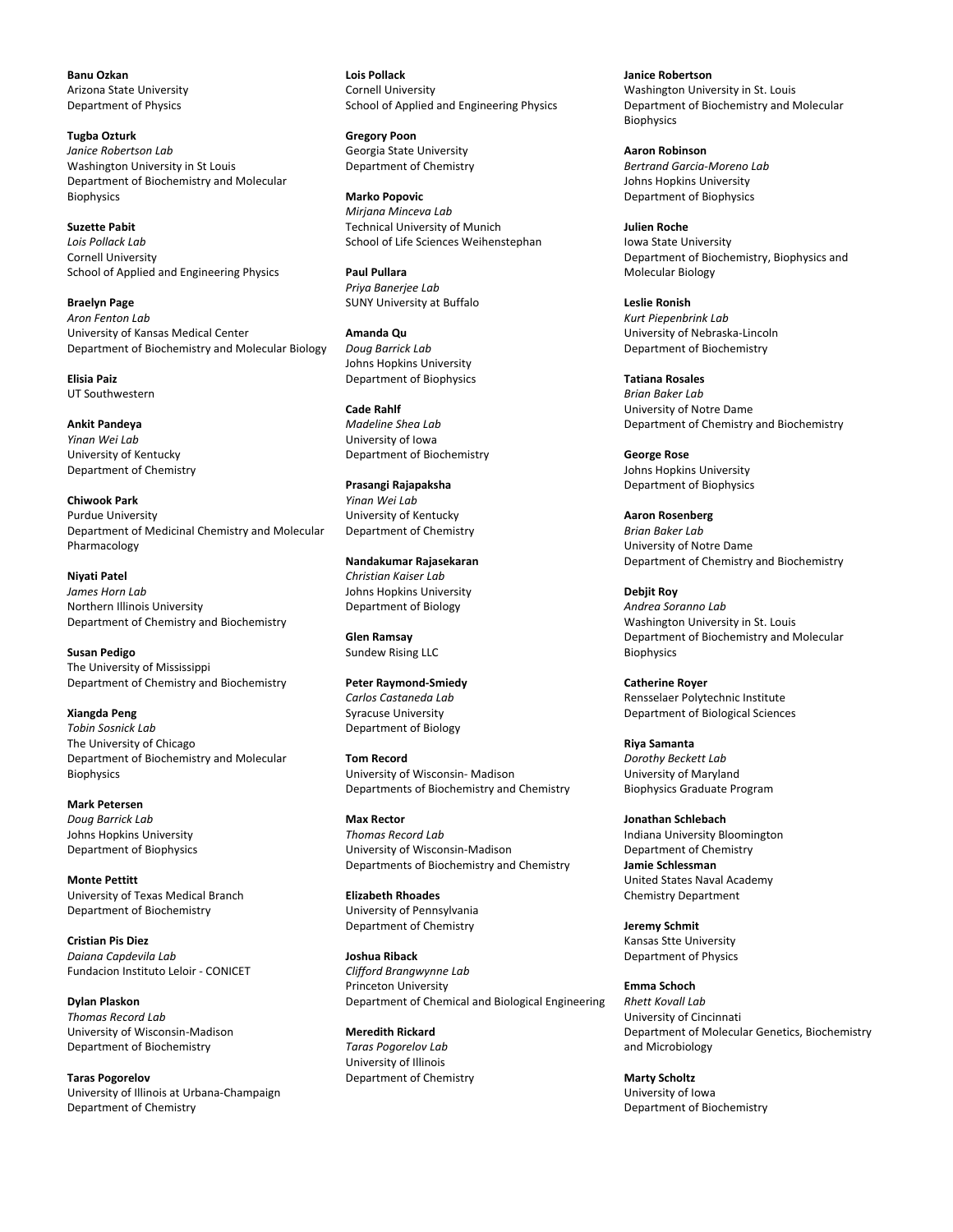**Abigail Schroeter** *Tobin Sosnick Lab* University of Chicago Department of Biochemistry and Molecular Biology

**Lily Schumacher** *Michelle McCully Lab* Santa Clara University Department of Biology

**Dave Scott** University of Nottingham School of Biosciences

**Catherine Scull** *Nils Walter Lab* University of Michigan Department of Chemistry

**Sambuddha Sen** *David Giedroc Lab* Indiana University Department of Chemistry

**Hossain Shadman** *Yongmei Wang Lab* University of Memphis Department of Chemistry

**Nora Shamoon** *Shahar Sukenik Lab* University of California at Merced Department of Chemistry and Chemical Biology

**Wendy Shaw** Pacific Northwest National Lab Physical and Computational Sciences Directorate

**Madeline Shea** University of Iowa Department of Biochemistry

**Lucas Shen** *Karen Fleming Lab* Johns Hopkins University Department of Biophysics

**Min Kyung Shinn** *Rohit Pappu Lab* Washington University in St. Louis Department of Biomedical Engineering

**Scott Showalter** Penn State University Department of Chemistry

**Suman Shrestha** *Clay Clark Lab* University of Texas at Arlington Department of Biology

**Saurabh Pratp Singh** *Roberto Galletto Lab* Washington university in saint louis Department of Biochemistry and Molecular Biophysics

**Angela Smith** *Brian Baker Lab* University of Notre Dame Department of Chemistry and Biochemistry

**Radha Somarathne** *Nicholas Fitzkee Lab* Mississippi State University Department of Chemistry

**Andrea Soranno** Washington University St. Louis Department of Biochemistry and Molecular Biophysics

**Tobin Sosnick** University of Chicago Department of Biochemistry and Molecular Biology

**Ana Maria Soto** Towson University Department of Chemistry

**Iker Soto** *Patricia Clark Lab* University of Notre Dame Department of Chemistry & Biochemistry

**Patricia Soto** Creighton University Department of Physics

**Corinne Soutar** *Martin Burke Lab* University of Illinois at Urbana-Champaign Department of Chemistry

**Melanie Sparks** *Roberto Galletto Lab* Washington University in St. Louis Department of Biochemistry and Molecular Biophysics

**Rebecca Splitt** *Ernesto Fuentes Lab* University of Iowa Department of Biochemistry

**Helena Spikes** *Cynthia Dupureur Lab* University of Missouri-St. Louis Department of Chemistry and Biochemistry

**Shwetha Sreenivasan**  *Liskin Swint-Kruse Lab* University of Kansas Medical Center Department of Biochemistry and Molecular Biology

**Kye Stachowski** *Mark Foster Lab* The Ohio State University Department of Chemistry and Biochemistry

**Melissa Stuchell-Brereton** *Andrea Soranno Lab* Washington University in St. Louis Department of Biochemistry and Molecular Biophysics

**Shahar Sukenik** University of California at Merced Department of Chemistry and Chemical Biology **Grace Sullivan** *Luis Marky Lab* University of Nebraska Medical Center Department of Pharmaceutical Sciences

**Liskin Swint-Kruse** The University of Kansas Medical Center Department of Biochemistry and Molecular Biology

**Timour Ten** *Anjum Ansari Lab* University of Illinois Chicago Department of Physics

**Jonathan Tigner** *Anne Hinderliter Lab* University of Minnesota Duluth Department of Chemistry and Biochemistry

**Sydney Tippelt** *Sarah Bondos Lab* Texas A&M University Department of Molecular and Cellular Medicine

**Eric Tomko** *Eric Galburt Lab* Washington University in St. Louis Department of Biochemistry and Molecular Biophysics

**Katie Tripp** *Doug Barrick Lab* Johns Hopkins University Department of Biophysics

**Emery Usher** *Scott Showalter Lab* Penn State University Department of Biochemistry and Molecular Biology **Aleksandr Uvaydov** *Ronald Koder Lab* CUNY CCNY Department of Physics

**Monnette Villarreal**  *Karen Lewis Lab* Texas State University Department of Biochemistry

**Matias Villarruel** *Daiana Capdevila Lab* Fundacion Instituto Leloir

**Keila Voortman-Sheetz** *Vincent Hilser Lab* Johns Hopkins Department of Chemistry

**Yuhan Wang** *Martin Gruebele Lab* The University of Illinois at Urbana-Champaign Center for Biophysics and Quantitative Biology

**Jinqiu Wang** *Catherine Royer Lab* Rensselaer Polytechnic Institute Department of Biochemistry and Biophysics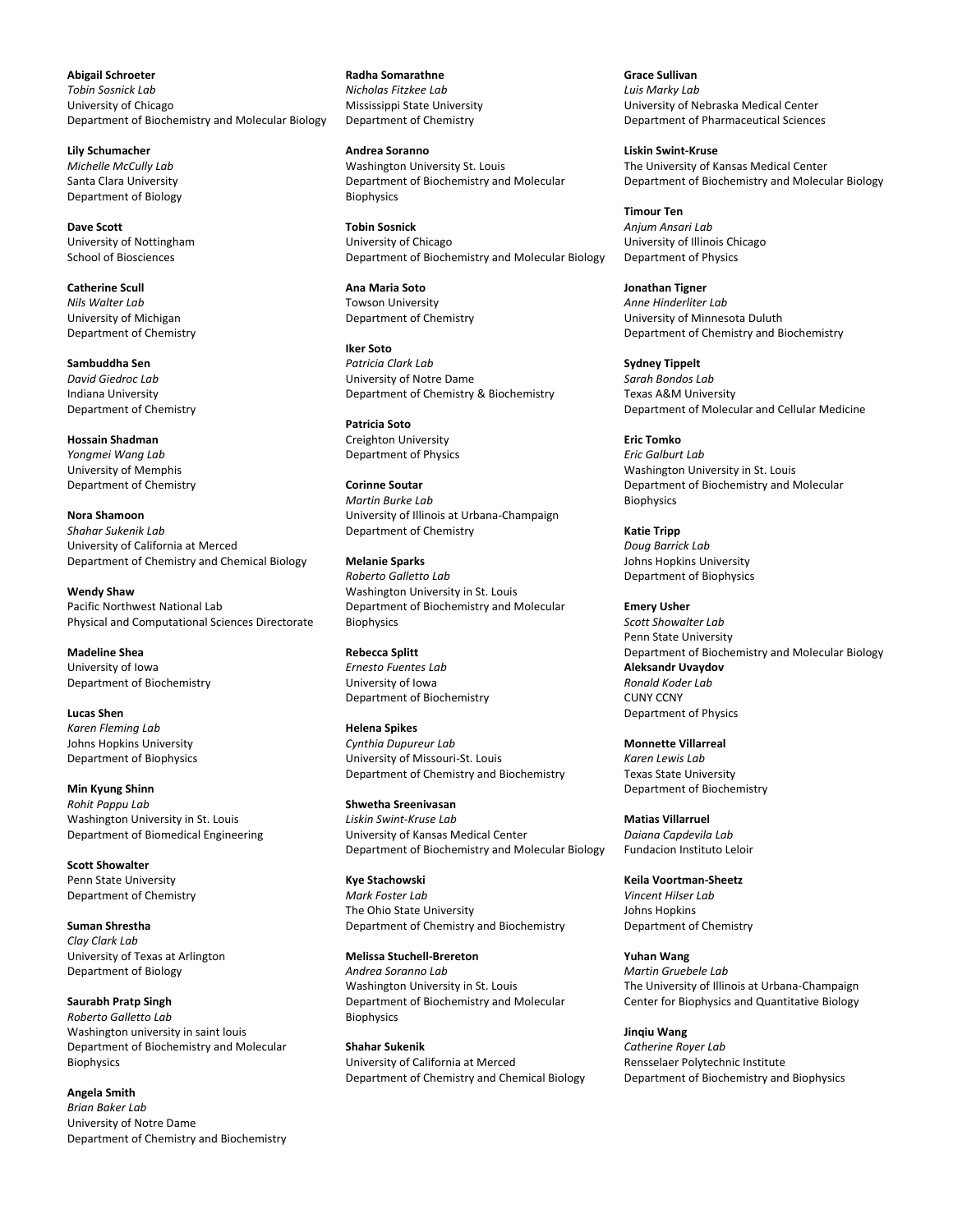**Hao-Che Wang** *Tom Record Lab* University of Wisconsin Madison Biophysics Program

**Jingheng Wang** *Taosheng Chen Lab* St Jude Children's Research Hospital

**Lisa Warner** Boise State University Department of Chemistry and Biochemistry

**Jordan Webb** *Rhett Kovll Lab* University of Cincinnati/Kovall Lab Department of Molecular Genetics, Biochemistry and Microbiology

**Chamitha Weeramange** *Liskin Swint-Kruse Lab* University of Kansa Medical Center Department of Biochemistry and Molecular Biology

**Yinan Wei** University of Kentucky Department of Chemistry

**Robb Welty** *Nils Walter Lab* University of Michigan Department of

**Paul Whitford** Northeastern University Department of Physics

**Gina Wimberly-Gard** *Catherine Musselman Lab* University of Colorado Anschutz Department of Biochemistry and Molecular Genetics

**Richard Wittebort** University of Louisville Department of Chemistry

**Sarah Woodson** Johns Hopkins University Department of Biophysics

**Clare Woodward** University of Minnesota Department of Biochemistry, Molecular Biol, and Biophysics

**Riley Workman** *Montgomery Pettitt Lab* University of Texas Medical Branch Sealy Center for Structural Biology and Molecular Biophysics

**Yiheng Wu** *Tobin Sosnick Lab* University of Chicago Department of Biochemistry and Molecular Biology

**Rahul Yadav** *Nicholas Fitzkee Lab* Mississippi State University Department of Chemistry

**Yanxing Yang** *Cristiano Dias Lab* New Jersey Institute of Technology Department of Physics

**Yiran Yang** Syracuse University Department of Biology

**Isabel Yannatos** *Elizabeth Rhoades Lab* University of Pennsylvania Biochemistry & Molecular Biophysics Graduate Group

**Liqi Yao** *Clay CLark Lab* University of Texas at Arlington Biology Department

**Alexander Yarawsky** *Andrew Herr Lab* Cincinnati Children's Hospital Medical Center Division of Immunobiology

**Jesse Yoder** Hauptman Woodward Research Institute IMCA-CAT

**Hyejin Yoo** *Caitlin Davis Lab* Yale University Department of Chemistry

**Shawn Yoshida** *Lydia Kisley Lab* Case Western Reserve University Department of Physics **Yafan Yu** *Kurt Piepenbrink Lab* University of Nebraska-Lincoln Department of Food Science

**Feng Yu** *Shahar Sukenik Lab* University of California, Merced Quantitative and Systems Biology Program **Tonya Zeczycki** Brody School of Medicine Department of Biochemistry and Molecular Biology

**Limei Zhang** University of Nebraska-Lincoln Biochemistry and Redox Biology Center

**Yifan Zhang** *David Giedroc Lab* Indiana University Bloomington Department of Molecular and Cellular Biochemistry

**Siwen Zhang** *Catherine Royer Lab* Rensselaer Polytechnic Institute Department of Chemistry and Chemical Biology

**Jun Zhang** University of Alabama Birmingham Department of Chemistry

**Yipeng (Tom) Zhang** *Bertrand Garcia-Moreno Lab* Johns Hopkins University Department of Biophysics

**Zhenghao Zhang** *Lydia Kisley Lab* Case Western Reserve University Department of Physics

**Tongyin Zheng** *Carlos Castaneda Lab* Syracuse University Chemistry Department

**Zehua Zhou** *Vincent LiCata Lab* Louisiana State University Department of Biological Sciences

**Xinji Zhu** *Vince LiCata Lab* Louisiana State University Department of Biological Science

**Joshua Ziarek** Indiana University Department of Biochemistry

**Adam Zmyslowski** *Tobin Sosnick Lab* University of Chicago Department of Biochemistry & Molecular Biophysics

**Viktoriya Zvoda** *Anjum Ansari Lab* University of Illinois at Chicago Department of Physics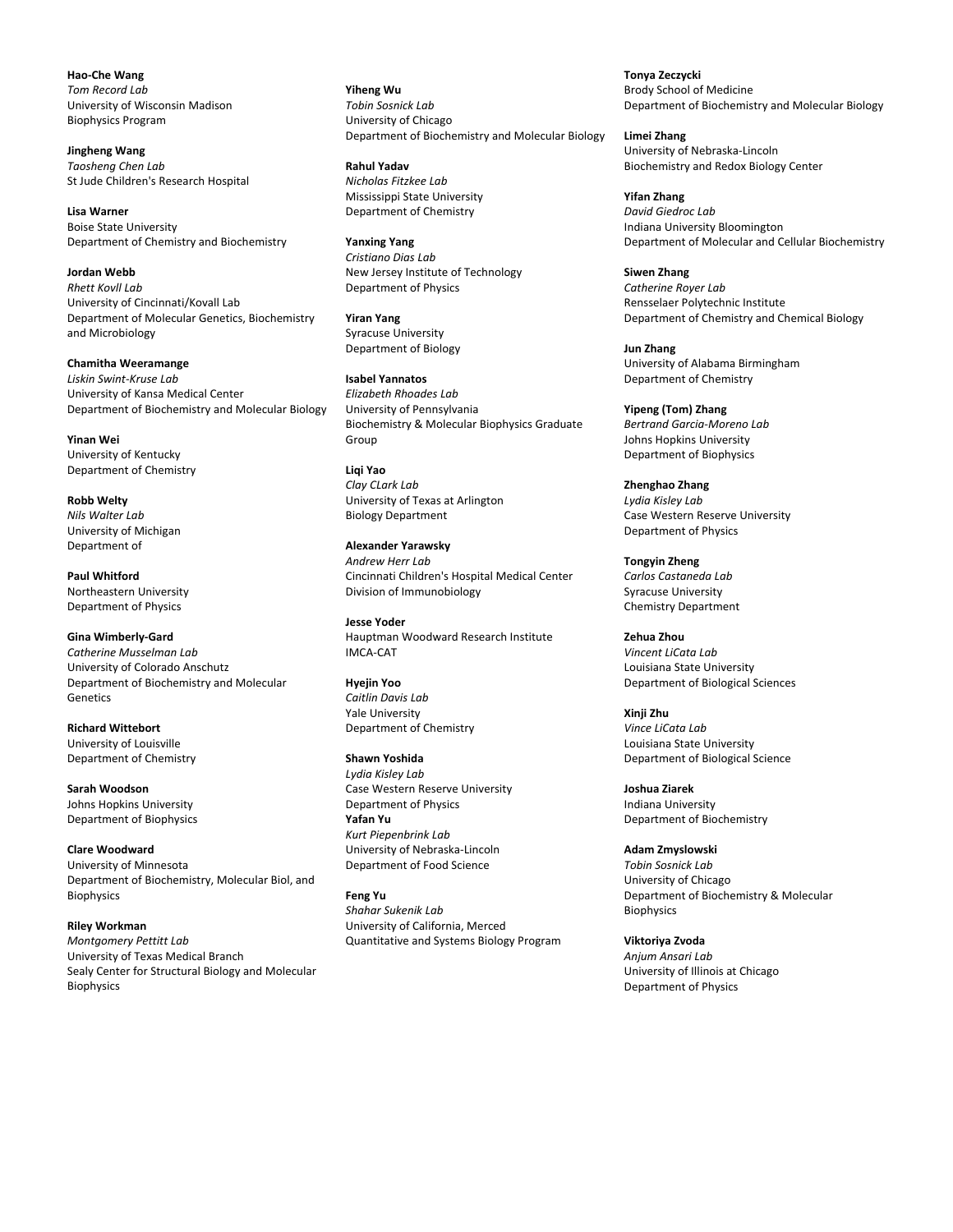## **List of Trainees by Lab Gibbs34**

*Silvia Cavagnero Lab* Rachel Hutchinson Valeria Guzman Luna Miranda Mecha Meranda Masse

*Alan Chen Lab* Walid Fahssi

*Clay Clark Lab* Isha Joglekar Mithun Nag Karadi Giridhar Suman Shrestha Liqi Yao

*Patricia Clark Lab* Giselle Jacobson Taylor Lundgren

*Marius Clore Lab* Yusuke Okuno

*Caitlin Davis Lab* Hyejin Yoo

*Enrique De La Cruz Lab* Shawn Gray

*Roberto Dias Lins Lab* Matheus Ferraz

*Ken Dill Lab* Emiliano Brini Gregory Dignon

*Cynthia Dupureur Lab* Shelby Jarrett Helena Spikes

*Aron Fenton Lab* Paige Gerhart Braelyn Page

*Christopher Fischer Lab* Aaron Morgan

*Michael Fitzgerald Lab* Aurora Cabrera

*Nicholas Fitzkee Lab* Dhanush Amarasekara Radha Somarathne Rahul Yadav

*Karen Fleming Lab* Barbara Amann Taylor Devlin Mathis Leblanc Dagan Marx Christian Mendoza Lucas Shen

*Mark Foster Lab* Weicheng Li Kye Stachowski

*Ernesto Fuentes Lab* Diamond Jelani

*Eric Galburt Lab* Ankita Chadda Drake Jensen Upasana Mallimadugula Eric Tomko

*Roberto Galletto Lab* Melanie Sparks Saurabh Pratp Singh

*Bertrand Garcia-Moreno Lab* Miranda Hurst Aaron Robinson Yipeng (Tom) Zhang

*David Giedroc Lab* Katherine Edmonds Joseph Fakhoury Minyong Kim Sambuddha Sen Yifan Zhang

*Wendy Gordon Lab* Michael Anderson

*Andrzej Gorecki Lab* Malgorzata Figiel

*Martin Gruebele Lab* Mayank Boob Gopika Gopan Yuhan Wang

*Andrew Herr Lab* Joseph Maciag Alexander Yarawsky

*Vincent Hilser Lab* Emily Grasso Keila Voortman-Sheetz

*Anne Hinderliter Lab* Althea Amaris Margaret Elmer-Dixon Adeesha Jayathilaka Kari Olson

*Alex Holehouse Lab* Jhullian Alston Daniel Griffith

*Jim Horn Lab* Tosha Laughlin Niyati Patel

*Loren Hough Lab* Jeffre Allen

*Christian Kaiser Lab* Nagaraju Chada Xiuqi Chen Hannah Haller Kevin Maciuba Nandakumar Rajasekaran

*Amaral Keten Lab* Jenny Liu

*Anjum Ansari Lab* Saroj Baral Mitch Connolly

## *Brian Baker Lab*

Jesus Alonso Cory Ayres Jean Custodio Moumita Dasgupta Antonio Franco George Gray Grant Keller Jiaqi Ma Sam O'Connor Aaron Rosenberg Tatiana Rosales Angela Smith

*Priya Banerjee Lab* Ibraheem Alshareedah Taranpreet Kaur Paul Pullara

*James Bann Lab* Rahif El-Chami Wyel Halimeh

*Elisar Barbar Lab* Aidan Estelle

*Doug Barrick Lab* Cyril Cook Gina El Nesr Amanda Qu Mark Petersen Katie Tripp

*Moriah Beck Lab* Rachel Klausmeyer

*Dorothy Beckett Lab* Riya Samanta

*Sarah Bondos Lab* Amanda Jons Sydney Tippelt

*Gregory Bowman Lab* Jonathan Borowsky

*Clifford Brangwynne Lab* Joshua Riback

*Martin Burke Lab* Corinne Soutar

*Daiana Capdevila Lab* Giuliano Antelo Juliana Juncos Cristian Pis Diez Matias Villarruel

*Carlos Castaneda Lab* Peter Raymond-Smiedy Tongyin Zheng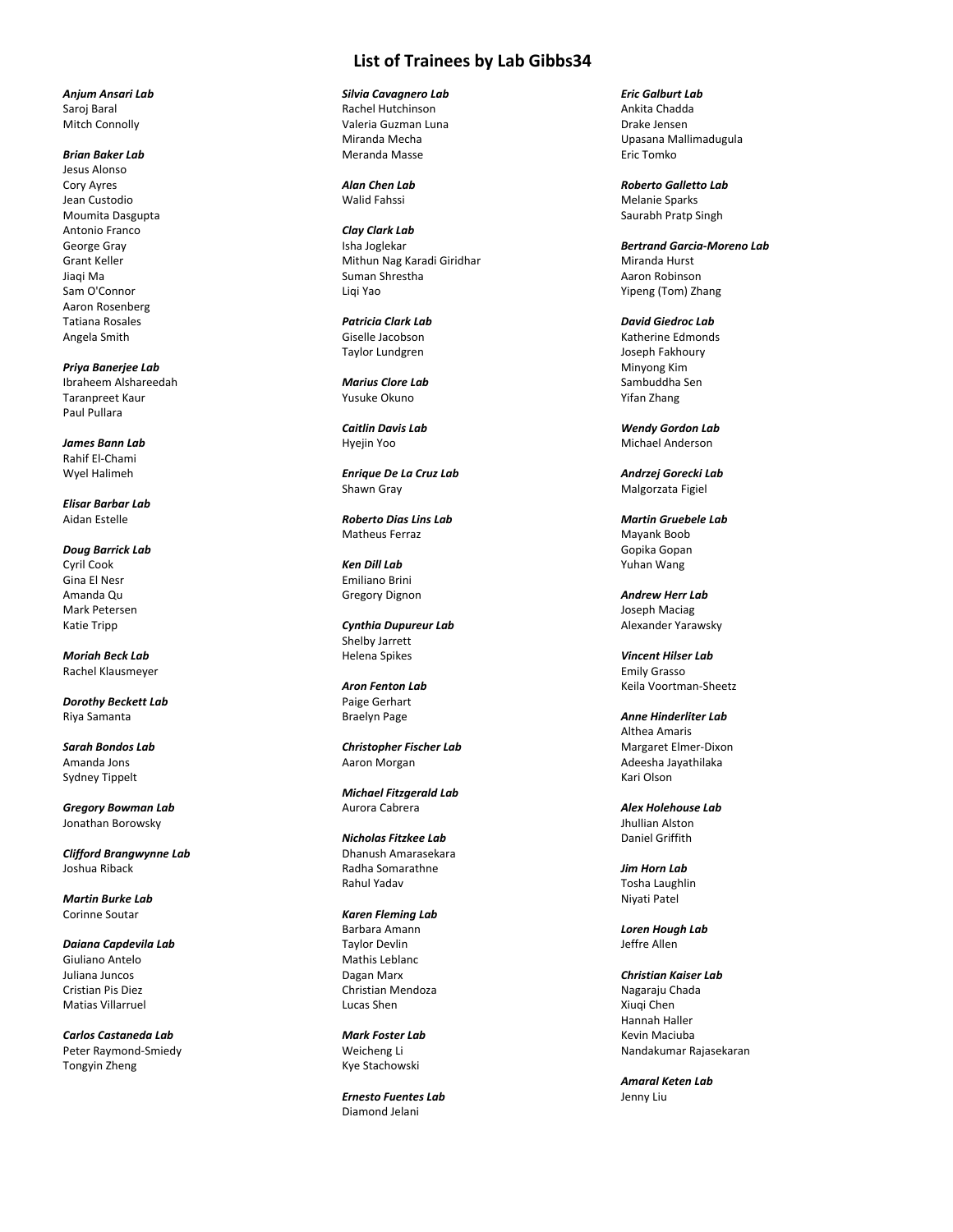*Lydia Kisley Lab* Shawn Yoshida Zhenghao Zhang

*Ronald Koder Lab* James McCann Aleksandr Uvaydov

*Konstantin Korotkov Lab* Catherine Chaton

*Douglas Kojetin Lab* Sarah Mosure

*Rhett Kovall Lab* Ellen Gagliani Emma Schoch Jordan Webb

*Deborah Leckband Lab* Syeda Tajin Ahmed

*Hui -Ting Lee Lab* Bok -Eum Choi Arianna Lacen

*Karen Lewis Lab* Ezra Hackler Monnette Villarreal

*Vincent LiCata Lab* Nidhi Kulkarni Erin LeBoeuf Zehua Zhou Xinji Zhu

*Aaron Lucius Lab* Jaskamaljot Kaur Banwait Liana Islam

*Cristiano Dias Lab* Yanxing Yang

*Luis Marky Lab* Irine Khutsishvili Grace Sullivan

*Susan Marqusee Lab* Shawn Costello Natalie Dall Miriam Hood Darren Kahan

*Eric May Lab* Aaron Feinstein

*Michelle McCully Lab* Natali Gonzalez Lily Schumacher

*Justin Miller Lab* Chad Brambley Justin Marsee

*Mirjana Minceva Lab* Marko Popovic

*Tanja Mittag Lab* Anne Bremer Erik Martin

*Ishita Mukerki Lab* Zane Lombardo

*Catherine Musselman Lab* Gina Wimberly -Gard

*Banu Ozkan Lab* Paul Campitelli Tushar Modi

*Rohit Pappu Lab* Min Kyung Shinn

*Montgomery Pettitt Lab* Cecilia Boes Chuanying Chen Suresh Gorle Riley Workman

*Kurt Piepenbrink Lab* Josie Liess Alexander Meyer Yafan Yu Leslie Ronish

*Kevin Plaxco Lab* Gabriel Ortega

*Taras Pogorelov Lab* Ashley De Lio Meredith Rickard

*Lois Pollack Lab* Suzette Pabit

*Gregory Poon Lab* Amanda Albrecht

*Marina Ramirez -Alvarado Lab* Pinaki Misra

*Thomas Record Lab* Tristan Gunther Dylan Plaskon Max Rector Hao -Che Wang

*Elizabeth Rhoades Lab* Isabel Yannatos

*Chris Richards Lab* Surya Aryal

*Janice Robertson Lab* Melanie Ernst Kacey Mersch Tugba Ozturk Jeff Lotthammer Taeho Lee Robyn Mahoney -Kruszka

*Catherine Royer Lab* Carleton Coffin Pooja Goswami Balasubramanian Harish Jinqiu Wang Siwen Zhang

*Jeremy Schmit Lab* Kamal Bhandari

*Madeline Shea Lab* Holly Isbell Ryan Mahling Cade Rahlf

*Andrea Soranno Lab* Jasmine Cubuk Debjit Roy Melissa Stuchell -Brereton

*Tobin Sosnick Lab* Michael Baxa Ruofan Chen Nabil Faruk Andrew Molina Xiaoxuan Lin Kourtney Kroll Xiangda Peng Abigail Schroeter Yiheng Wu

*Shahar Sukenik Lab* Eduardo Flores David Moses Nora Shamoon Feng Yu

*Liskin Swint -Kruse Lab* Shwetha Sreenivasan Chamitha Weeramange

*Scott Showalter Lab* Kevin Namitz Emery Usher

*Blanton Tolbert Lab* Jeffrey Levengood

*Tonya Zeczycki Lab* Jonathan Berkuta Whitney Bond Alexander Hondros

*Nils Walter Lab* Elizabeth Duran Catherine Scull Robb Welty

*Yongmei Wang Lab* Hossain Shadman

*Lisa Warner Lab* Eric Baggs

*Yinan Wei Lab* Ankit Pandeya Prasangi Rajapaksha